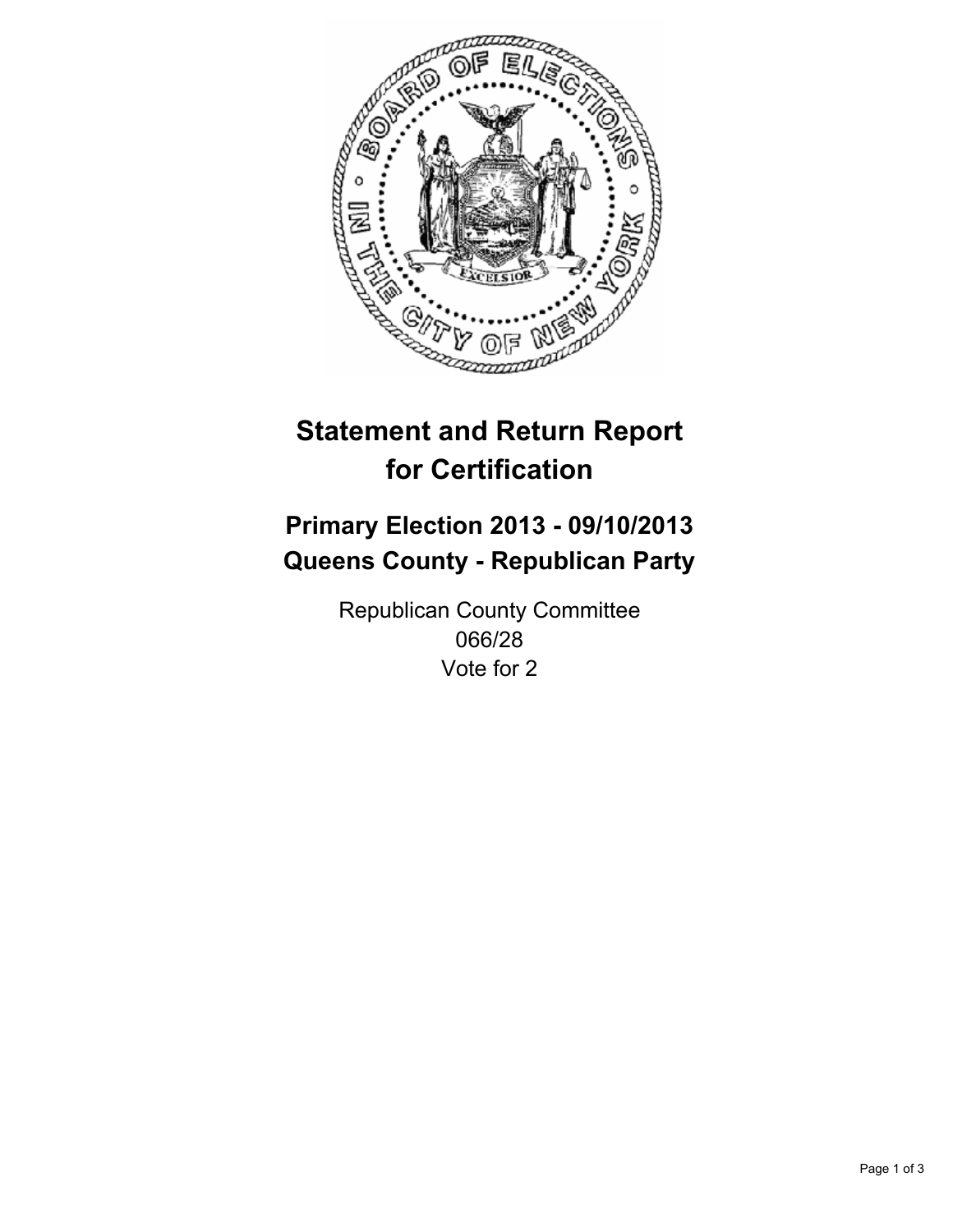

### **Assembly District 28**

| 0        |
|----------|
|          |
| 0        |
| $\Omega$ |
| 0        |
| 14       |
| 10       |
| 26       |
| 15       |
| 65       |
|          |